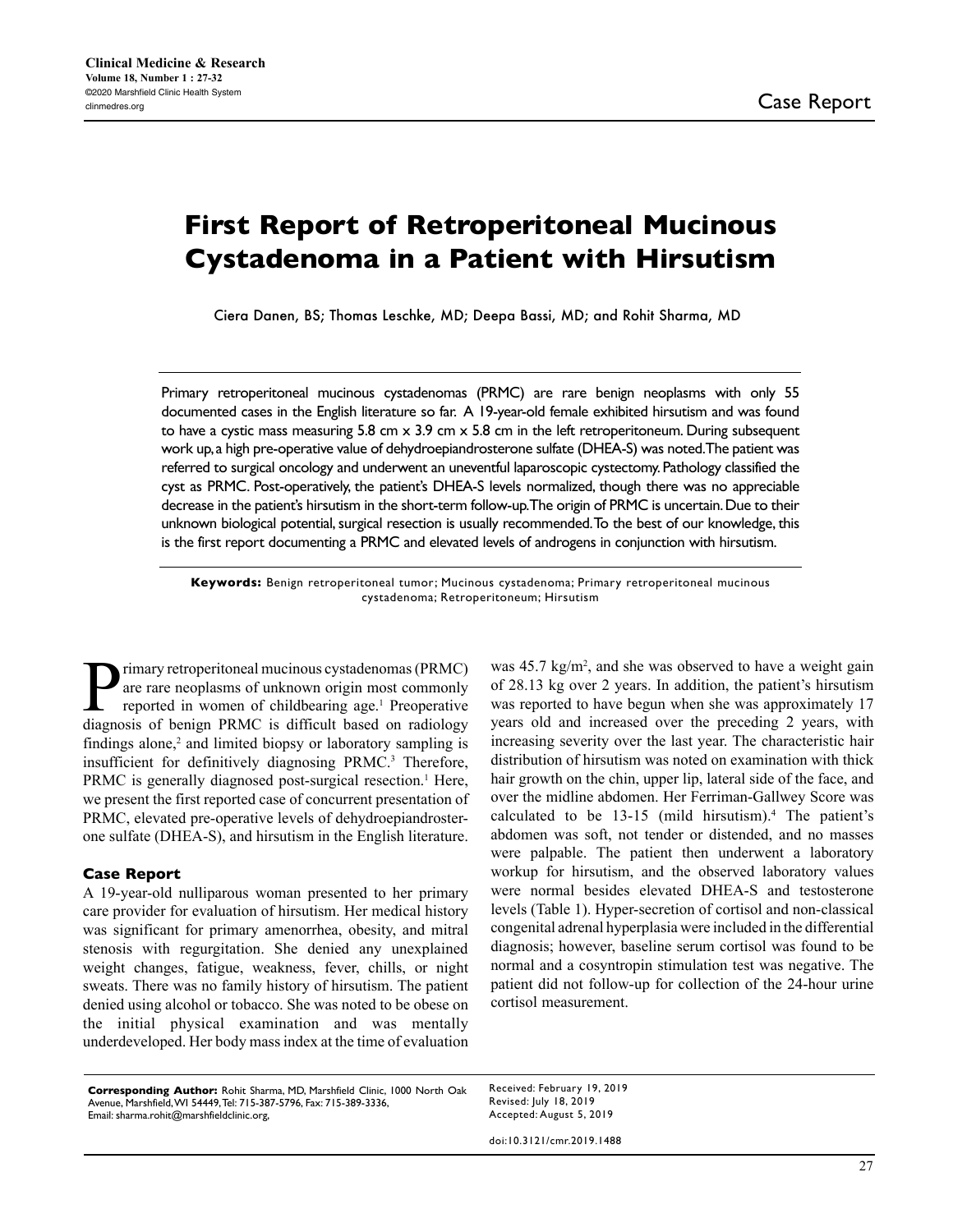

**Figure 1.** Computed tomography (CT)T imaging highlighted a cystic lesion in the left lower quadrant/upper pelvis region (A). Magnetic resonance imaging (MRI) showing a lobulated thin-walled cyst (B).

A computed tomography (CT) scan with contrast of the abdomen/pelvis was requested to rule out a virilizing tumor of the adrenal gland. CT imaging highlighted a cystic lesion in the left lower quadrant/upper pelvis region (Figure 1A), and normal appearing adrenal glands. The patient also had a pelvic ultrasound to evaluate the ovaries, which appeared normal. At the recommendation of the radiologist, the patient then underwent magnetic resonance imaging (MRI) to determine the exact nature of the lesion. A lobulated, thinwalled cyst in the left retroperitoneum/mesentery, thought to be most likely secondary to a mesenteric cyst or a lymphatic cyst/lymphangioma, was visualized and was measured to be 5.8 cm x 3.9 cm x 5.8 cm (Figure 1B).

Due to the presence of amenorrhea, hirsutism, and elevated androgens, polycystic ovarian syndrome (PCOS) was thought to be the cause of hirsutism. From the radiological images, the cyst was thought to be a congenital anomaly such as an enteric duplication cyst or a primary retroperitoneal cyst. Due to the unknown biological potential of the cystic lesion, an excision was planned for both diagnostic and potentially therapeutic purposes.

The patient was taken to the operating room for a laparoscopic possible open excision of the retroperitoneal cystic lesion. The cystic mass was found to be located lateral to the descending colon and was easily dissected out. It was not attached to the left colon, left ovary, or the pancreas. The specimen was sent to pathology for definitive diagnosis.

Pathology analysis with an initial hematoxylin and eosin (H&E) stain revealed a 5.5 cm x 4.5 cm x 4.0 cm pink-tan cyst with a 0.1 cm thick wall (Figure 2). Cell morphology consisted of columnar cells with basally placed nuclei of mucinous cells, which was consistent with a mucinous cystadenoma. Additional immunohistochemical (IHC) staining for estrogen receptors (ER) and calretinin detected a strong presence of ER on the surface and in the stroma of the cyst (Figure 3A) and only a few stromal cells stained with calretinin (Figure 3B). With no definite ovarian tissue present, the lesion was diagnosed as a benign mucinous cystadenoma arising from the retroperitoneum.

The patient had no postoperative complications and was seen at a follow-up appointment 2 weeks later and had normalized levels of DHEA-S from 458 to 300 μg/dL. There was no appreciable resolution in her hirsutism in the short-term follow-up.



**Figure 2.** Hematoxylin and Eosin (H&E) staining of the benign cyst wall lined by mucinous cells with basally located nuclei.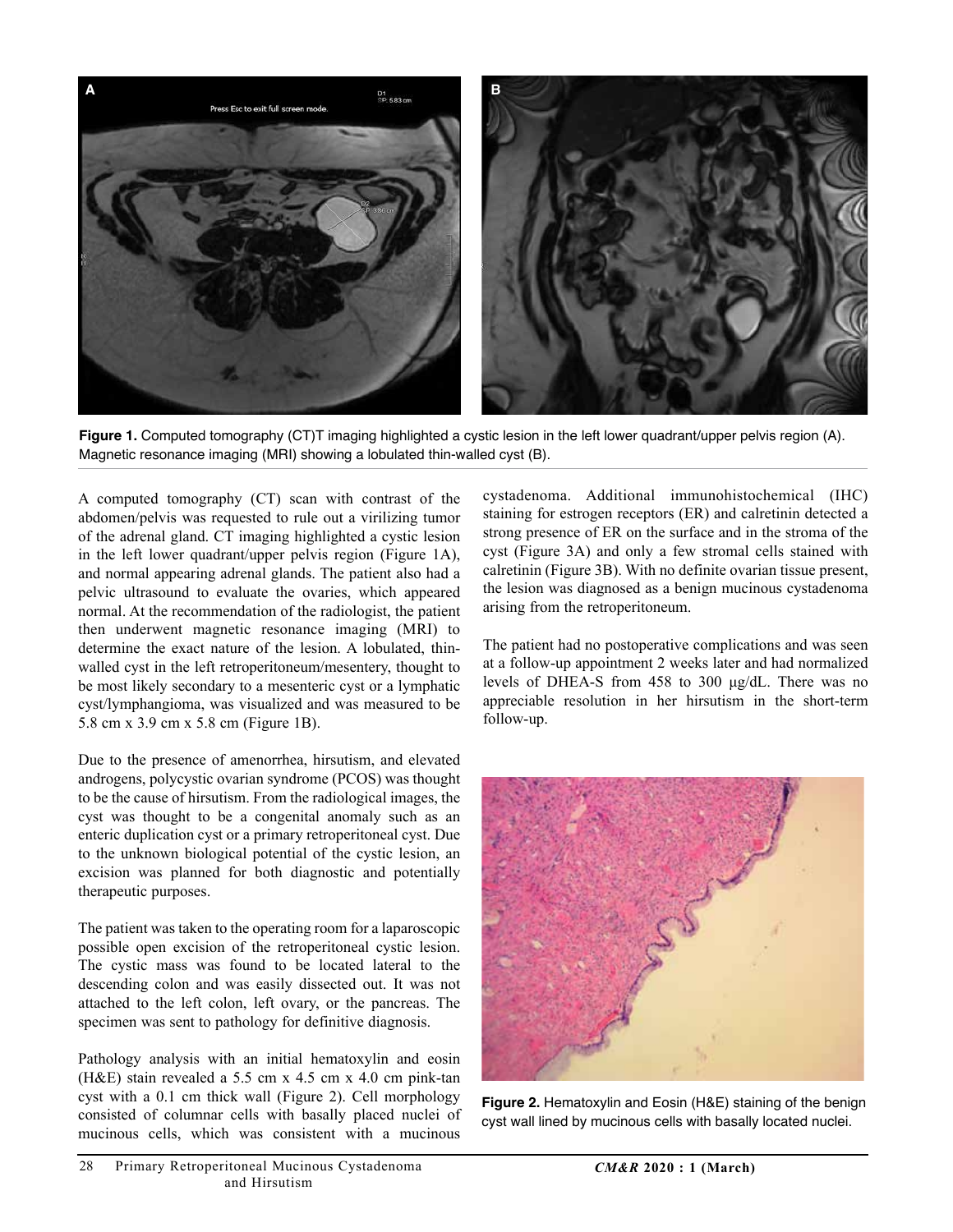#### **Table 1.** Laboratory results and normal value ranges

|                                     | <b>Pre-Operative</b> | <b>Post-Operative</b> |                           |
|-------------------------------------|----------------------|-----------------------|---------------------------|
| Test                                | <b>Observation</b>   | <b>Observation</b>    | <b>Normal Value Range</b> |
| Alkaline Phosphate                  | 117 U/L              | N/A                   | $42 - 85$ U/L             |
| Alanine Aminotransferase            | 38 U/L               | N/A                   | $8 - 22$ U/L              |
| <b>Total Testosterone</b>           | 113 $\log/dL$        | 111 $nq/dL$           | $<$ 10 – 47 ng/dL         |
| <b>DHEA-S</b>                       | 458 µg/dL            | 300 µg/dL             | $65 - 380$ µg/dL          |
| <b>Free Testosterone</b>            | $3.1$ mg/dL          | $3.2$ mg/dL           | $0.2 - 1.0$ mg/dL         |
| Sex Hormone-Binding Globulin (SHBG) | 17 nmol/L            | 13 nmol/L             | $19 - 125$ nmol/L         |
| N/A: Not Applicable                 |                      |                       |                           |

## **Discussion**

PRMC are rare neoplasms. Since there is no epithelial tissue in the retroperitoneum, the origin of these lesions is unknown. There are two main hypotheses currently proposed for their origin.2

The first hypothesis is that these cysts are ovarian in origin, which is supported by the literature and positive expression of ER in the present case (Figure 3A).<sup>2</sup> Since ER is expressed on cells in both the breast and ovaries, this finding does not definitively mean that the cyst was ovarian in origin, but it supports the first hypothesis. Furthermore, the PRMC resembles ovarian mucinous cystadenomas.<sup>1,5-7</sup> This theory would explain why women have higher reported incidence of being diagnosed with PRMCs.<sup>1</sup>

The second most commonly referenced theory is that these cysts arise from the invagination of the multipotential mesothelium followed by mucinous metaplasia of the mesothelial cell lining, which gives rise to the mucinous cyst.1,3,5,8-14 Calretinin staining was weak compared to the ER stain, which stained both the mucinous cyst cells and the stroma (Figure 3). Because calretinin stains mesothelial cells, the patient's cyst does not appear to be mesothelial in origin and does not support this hypothesis. The reported cyst may be related to Müllerian/ovarian cell lineages. At this time, there is no universally accepted etiology for PRMCs.

Mucinous retroperitonal neoplasms are clinically categorized into three different groups that range from benign to malignant based on their histology and clinical behavior (Figure 4). The first type is a benign mucinous cystadenoma. Under microscopic evaluation, these cysts have basally located nuclei, normal cell structure, and normal mitotic rate. Additionally, in these lesions there is no recurrence after surgical resection.<sup>3,15</sup> The second type of neoplasm is borderline mucinous cystadenomas. These neoplasms, unlike the first type, have a low malignant potential. On excision, these lesions have low atypia and pathologically resemble borderline mucinous neoplasms of the ovary.<sup>3</sup> The third type of neoplasm is malignant mucinous cystadenocarcinoma. This type of lesion can be either primary or metastatic.<sup>3,16</sup> Under microscopic evaluation, these lesions have marked atypia, increased pleomorphism, high nuclear cytoplasmic ratio, and either back-to-back glands or stromal infiltration. Areas of necrosis may also be visible in malignant lesions. Since a



**Figure 3.** Immunohistochemistry (IHC) staining for (A) estrogen receptor (ER) and (B) calretinin. Strong ER staining is present in both the mucinous cyst cells and stroma.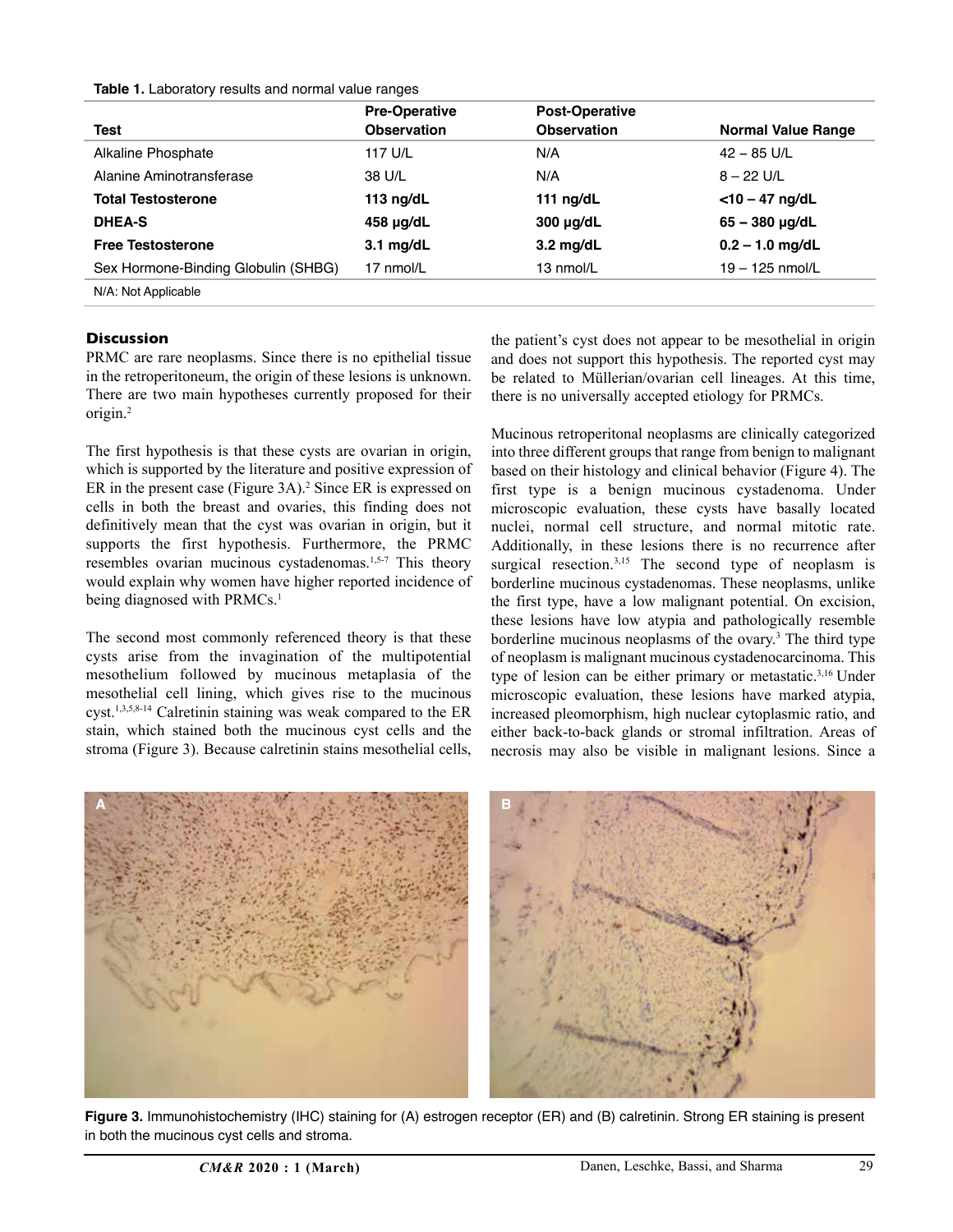

**Figure 4.** Flow diagram of case reports of mucinous neoplasms of the retroperitoneum split into three categories based on literature review.

definitive diagnosis can only be made through examination of the excised tissue, complete surgical excision is recommended.1-3

While most patients are reported to present with pain or other symptoms (Table 2), our patient had no symptoms directly attributable to the retroperitoneal cystic lesion. The patient's DHEA-S levels, which were elevated to 458 μg/dL at the time of initial surgical consultation, normalized to 300 μg/dL following surgical excision of the cystic lesion. This decrease of DHEA-S level, to the best of our knowledge, has not been previously described in the English literature. Thus, the relationship between the tumor and elevated DHEA-S level with subsequent normalization may be incidental and therefore not related to the PRMC resection. In addition, there were other slight abnormalities in the lab values of our patient that are of unknown significance and without specific discussion in the literature that was reviewed; this could be an area of further inquiry (Table 1).

PCOS is associated with elevated androgens, which was noted in our patient (Table 1), and has not previously been reported in conjunction with PRMC in the literature. However, further observations between PRMC and PCOS may elucidate a relationship between the two entities. Whether or not the presence of hirsutism in the current report was related to the PRMC or the coincidental identification of PCOS in the patient is uncertain; therefore, further investigation would be needed to better define this observation.

To put this case report in the context of the current literature on mucinous retroperitoneal neoplasms, we performed a detailed review of the indexed published English language literature from 1989 to January 2018 and only found 55 cases of benign PRMC with the associated characteristics summarized in Table  $2.1 - 3.5 - 52$  A vast majority of the cases reported  $(95%)$  were female (Table 2),<sup>5</sup> which supports the ovarian origin hypothesis for these lesions.

All reported patients had removal of the retroperitoneal cyst, with the majority having open surgical intervention (70%). Of the overall reported cases, only about 14% underwent laparoscopic resection, with most laparoscopic procedures being performed in the last two decades. Recent documented reports of laparoscopic excision suggest that minimally invasive resection may be a safe and effective management strategy for this condition.<sup>2,9,10,24,27,31,34,46,47</sup>

It is important to note that in a comprehensive review of the English literature, there are 21 cases of borderline malignant mucinous cystadenomas and 80 cases of malignant mucinous cystadenocarcinoma.9,53-55 The presence of these other categories of cystic lesions supports the need for surgical resection to definitively diagnose and reduce the potential for future cancer development in these lesions.

## **Conclusion**

Primary retroperitoneal mucinous cystadenomas are rare neoplasms. All lesions, whether symptomatic or not, should be surgically removed due to their unknown malignant potential. Either open laparotomy or laparoscopic approaches may be used. While the origin of these cysts is unknown, the strong presence of ER and absence of calretinin on the patient's cyst supports the theory that these cysts arise from the ovaries.<sup>2</sup> Additionally, the presence of ER may provide a future link between PRMC and PCOS. This is the first case report of the observation between a PRMC, elevated levels of androgens, and hirsutism. This observation needs to be replicated in order to explore the relationship of PRMC with reproductive hormones and hirsutism.

## **Acknowledgements**

We would like to acknowledge Emily Andreae, PhD and Marie Fleisner for manuscript editing assistance.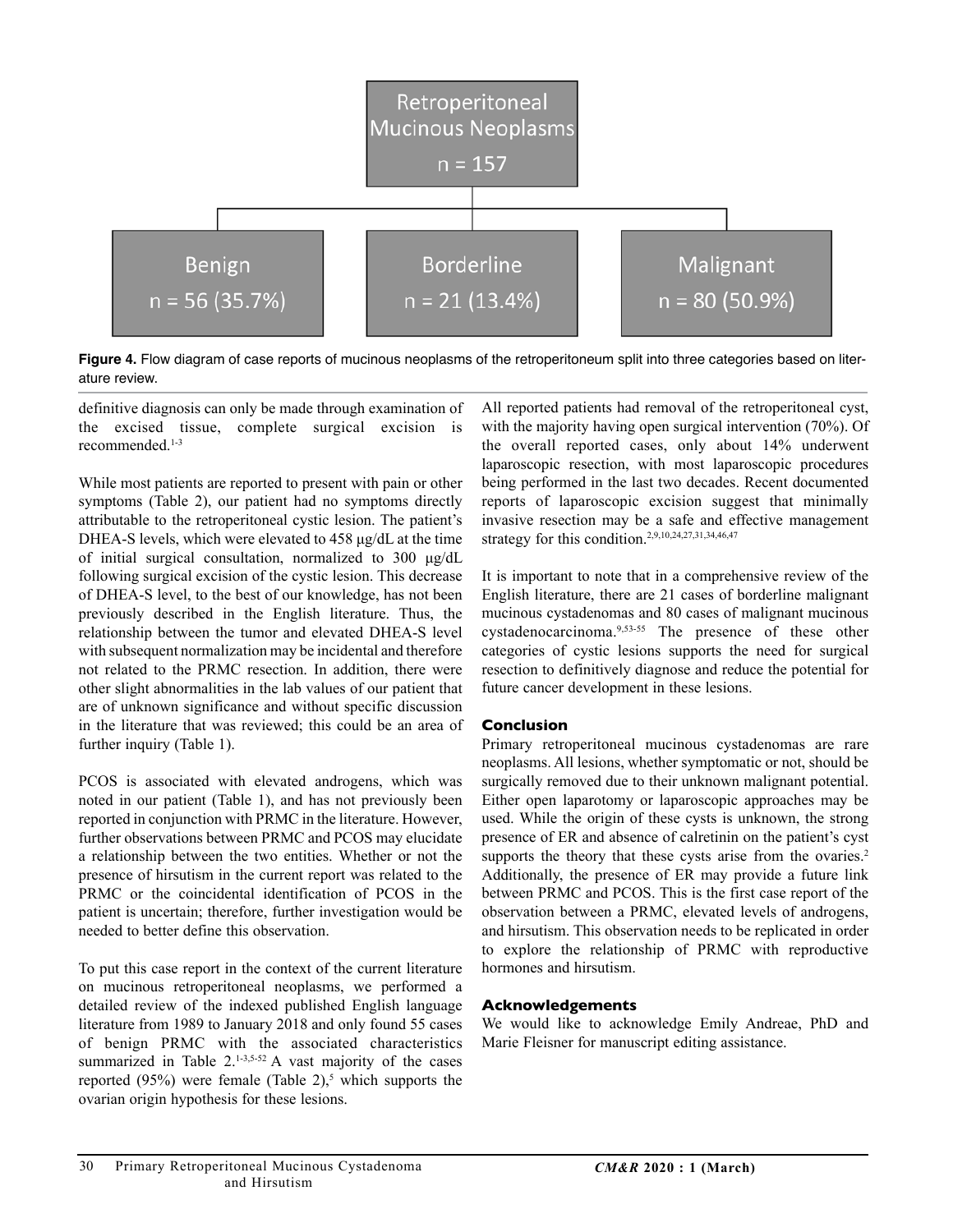| <b>Characteristics</b> | n (%)     |  |
|------------------------|-----------|--|
| Sex                    |           |  |
| Male                   | 3(5.4)    |  |
| Female                 | 53 (94.6) |  |
| Presentation           |           |  |
| Pain                   | 23 (41.1) |  |
| Other Symptoms*        | 24 (42.8) |  |
| Incidental Finding     | 7(12.5)   |  |
| Unknown                | 2(3.6)    |  |
| Age Range              | 14-85     |  |
| Median Age             | 36        |  |
| <b>Surgery Type</b>    |           |  |
| Open                   | 40 (71.4) |  |
| Laparoscopic           | 10 (17.9) |  |
| Unknown                | 6(10.7)   |  |
| Cyst Largest Diameter  |           |  |
| $0-10$ cm              | 12 (21.4) |  |
| $\geq$ 10-15 cm        | 20 (35.8) |  |
| $\ge$ 15-20 cm         | 11 (19.6) |  |
| $\geq 20+$ cm          | 11 (19.6) |  |
| Unknown                | 2(3.6)    |  |
| Median Tumor Size (cm) | 12.65     |  |
| Status at Follow Up    |           |  |
| No Evidence of Disease | 25 (44.6) |  |
| Not Recorded           | 28 (50.0) |  |
| Not Available          | 3(5.4)    |  |

\*Other symptoms include abdominal fullness, discomfort, distention, flatulence, or mass

Data collected from 51 previous studies<sup>1-3,5-52</sup>

## **References**

- 1. Nardi WS, Dezanzo P, Quildrian SD. Primary retroperitoneal mucinous cystadenoma. Int J Surg Case Rep. 2017;39:218- 220.
- 2. Pesapane F, Van Renterghem S, Patella F, De Visschere P, Villeirs G. A case report and a literature review of primary retroperitoneal mucinous cystadenoma: the importance of imaging in diagnosis and management. Future Oncol. 2018;14(28):2923-2931
- 3. Min BW, Kim JM, Um JW, et al. The first case of primary retroperitoneal mucinous cystadenoma in Korea: a case report. Korean J Intern Med. 2004;19(4):282-284.
- 4. Escobar-Morreale HF, Carmina E, Dewailly D, et al. Epidemiology, diagnosis and management of hirsutism: a consensus statement by the Androgen Excess and Polycystic Ovary Syndrome Society. Hum Reprod Update. 2012;18(2):146-170.
- 5. Subramony C, Habibpour S, Hashimoto LA. Retroperitoneal mucinous cystadenoma. Arch Pathol Lab Med. 2001;125(5):691-694.
- 6. Lai ECH, Chung KM, Lau WY. Primary retroperitoneal mucinous cystadenoma. ANZ J Surg. 2006;76(6):537.

| 7. Lee SE, Oh HC, Park YG, Choi YS, Kim MK. Laparoscopic                                                                |
|-------------------------------------------------------------------------------------------------------------------------|
| excision of primary retroperitoneal mucinous cystadenoma                                                                |
| and malignant predicting factors derived from literature                                                                |
| review. Int J Surg Case Rep. 2015;9:130-133.                                                                            |
| 8. Paraskevakou H, Orfanos S, Diamantis T, Konstantinidou A,                                                            |
| Patsouris E. Primary retroperitoneal mucinous cystadenoma.                                                              |
| A rare case with two cysts and review of the literature.                                                                |
| Hippokratia. 2014;18(3):278-281.                                                                                        |
| 9. Dayan D, Abu-Abeid S, Klausner JM, Sagie B. Primary<br>retroperitoneal mucinous cystic neoplasm: Authors'            |
| experience and review of the literature. Am J Clin Oncol.                                                               |
| 2016;39(5):433-440.                                                                                                     |
| 10. Chen JS, Lee WJ, Chang YJ, Wu MZ, Chiu KM. Laparoscopic                                                             |
| resection of a primary retroperitoneal mucinous cystadenoma:                                                            |
| Report of a case. Surg Today. 1998;28(3):343-345.                                                                       |
| 11. Lee SY, Han WC. Primary retroperitoneal mucinous                                                                    |
| cystadenoma. Ann Coloproctol. 2016;32(1):33-37.                                                                         |
| 12. Erdemoglu E, Aydogdu T, Tokyol C. Primary retro peritoneal                                                          |
| mucinous cystadenoma. Acta Obstet Gynecol Scand.                                                                        |
| 2003;82(5):486-487.                                                                                                     |
| 13. Tapper EB, Shrewsberry AB, Oprea G, Majmudar B. A unique                                                            |
| benign mucinous cystadenoma of the retroperitoneum: a case<br>report and review of the literature. Arch Gynecol Obstet. |
| 2010;281(1):167-169.                                                                                                    |
| 14. Nam YJ, Kim TN, Kim KH, Gu MG, Lee JY. A case of primary                                                            |
| retroperitoneal mucinous cystadenoma arising from the                                                                   |
| retropancreatic area. Korean J Gastroenterol. 2014;63(3):187-                                                           |
| 190.                                                                                                                    |
| 15. Yunoki Y, Oshima Y, Murakami I, et al. Primary retroperitoneal                                                      |
| mucinous cystadenoma. Acta Obstet Gynecol Scand.                                                                        |
| 1998;77(3):357-358.                                                                                                     |
| 16. Isse K, Harada K, Suzuki Y, et al. Retroperitoneal mucinous                                                         |
| cystadenoma: Report of two cases and review of the                                                                      |
| literature. Pathol Int. 2004;54(2):132-138.<br>17. Pennell TC, Gusdon JP Jr. Retroperitoneal mucinous                   |
| cystadenoma. Am J Obstet Gynecol. 1989;160(5):1229-1231.                                                                |
| 18. Rothacker D, Knolle J, Stiller D, Borchard F. Primary                                                               |
| retroperitoneal mucinous cystadenomas with gastric epithelial                                                           |
| differentiation. Pathol Res Pract. 1993;189(10):1195-1204.                                                              |
| 19. de Peralta MN, Delahoussaye PM, Tornos CS, Silva EG. Benign                                                         |
| retroperitoneal cysts of müllerian type: a clinicopathologic                                                            |
| study of three cases and review of the literature. Int J Gynecol                                                        |
| Pathol. 1994;13(3):273-278.                                                                                             |
| 20. Bortolozzi G, Grasso A, Zasso B. Mucinous cystadenoma of the                                                        |
| retroperitoneum. A case report and review. Eur J Gynaecol<br>Oncol. 1995;16(1):65-68.                                   |
| 21. Ginsburg G, Fraser J, Saltzman B. Retroperitoneal mucinous                                                          |
| cystadenoma presenting as a renal cyst. J Urol.                                                                         |
| 1997;158(6):2232.                                                                                                       |
| 22. Kehagias DT, Karvounis EE, Fotopoulos A, Gouliamos AD.                                                              |
| Retroperitoneal mucinous cystadenoma. Eur J Obstet Gynecol                                                              |
| Reprod Biol. 1999;82(2):213-215.                                                                                        |
| 23. Balat O, Aydin A, Sirikci A, Kutlar I, Aksoy F. Huge primary                                                        |
| mucinous cystadenoma of the retroperitoneum mimicking a                                                                 |
| left ovarian tumor. Eur J Gynaecol Oncol. 2001;22(6):454-                                                               |
| 455.<br>24. Cadeddu MO, Mamazza J, Schlachta CM, Seshadri PA, Poulin                                                    |
| EC. Laparoscopic excision of retroperitoneal tumors:                                                                    |
| technique and review of the laparoscopic experience. Surg                                                               |
| Laparosc Endosc Percutan Tech. 2001;11(2):144-147.                                                                      |
| 25. Song DE, Kim M-J, Khang SK, Yu E, Cho K-J. Primary                                                                  |
| mucinous cystic neoplasm of the retroperitoneum: A report of                                                            |
|                                                                                                                         |
| three cases. The Korean Journal of Pathology. 2003;37:204-                                                              |
| 209.                                                                                                                    |
| 26. Tamura T, Yamataka A, Murakami T, et al. Primary mucinous                                                           |
| cystadenoma arising from behind the posterior peritoneum of                                                             |
| the descending colon in a child: a case report. Asian J Surg.<br>2003;26(4):237-239.                                    |